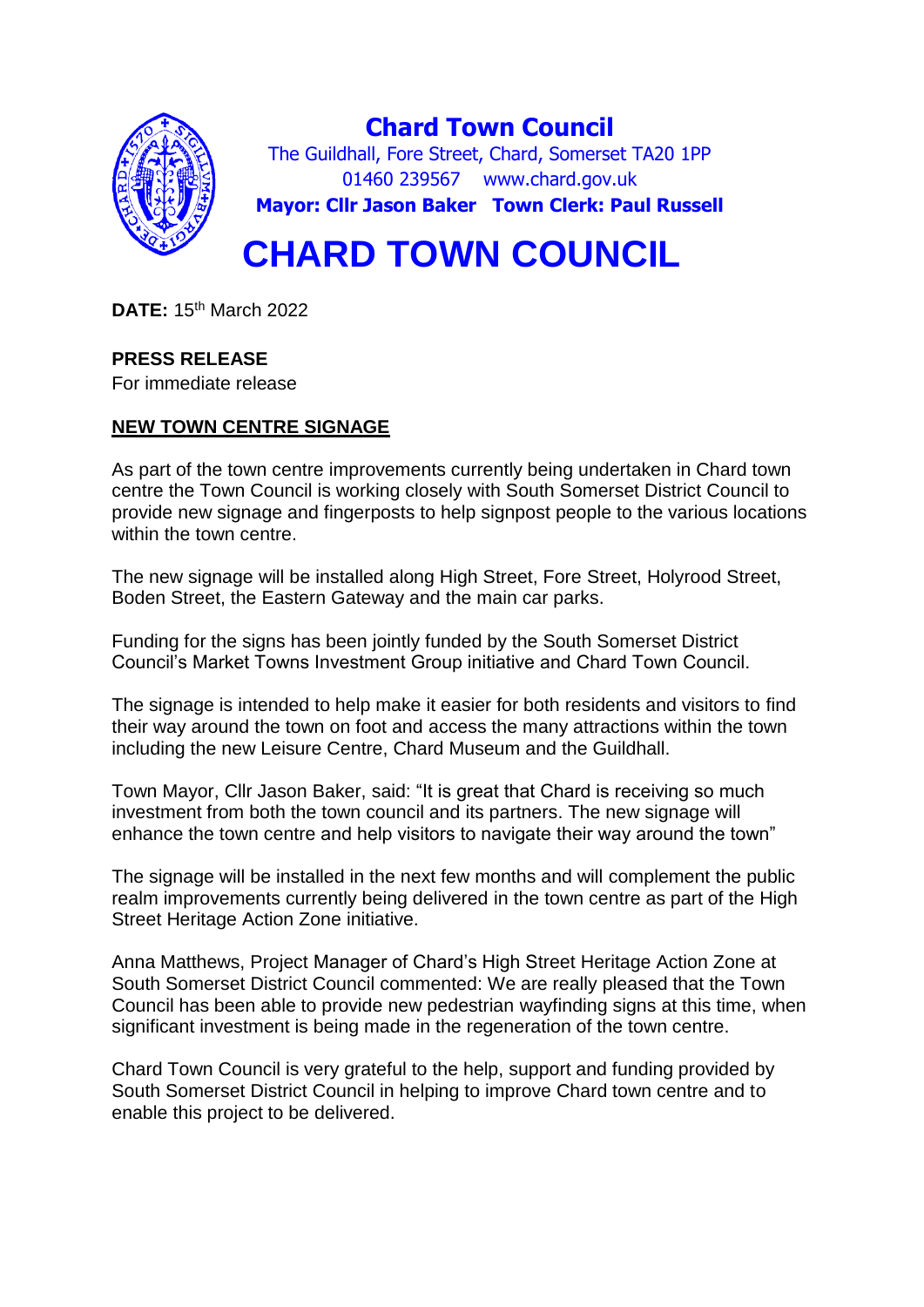#### Chard High Street Heritage Action Zone

Because of its special historic character, Chard has been designated a High Street Heritage Action Zone (HSHAZ) and secured £2m funding to revitalise its town centre. Over £1m of government high streets funding from Historic England has been matched by more than £1m by South Somerset District Council. These funds are being invested in making lasting physical improvements that enhance the historic high street.

The High Street Heritage Action Zone scheme is a national programme of £95 million investment across more than 60 English high streets, with £40 million from the Department for Digital, Culture Media and Sport's Heritage High Street Fund, £52 million from the Ministry of Housing, Communities and Local Government's Future High Streets Fund, and a further £3 million from the National Lottery Heritage Fund.

The HSHAZ programme for Chard has three strands – public realm improvements (that is, the pedestrian areas of the street), grants for the repair and renovation of historic buildings and shopfronts, and community engagement activity. Additional funding has been secured by a consortium of local cultural and community organisations, to deliver a cultural programme (see note below).

The aim of Chard's High Street Heritage Action Zone is to make the high street a more attractive, engaging and vibrant place for people to live, work and spend time. We want everyone to be as involved as possible in the scheme, and in the future of Chard's town centre.

#### Culturally Chard

The 'Culturally Chard' consortium, led by Somerset Art Works and Chard Town Council, has been awarded £80,000 as part of the national £7.4 million HSHAZ Cultural Programme which is currently working across over 60 English high streets. Cultural activity funded by this grants scheme will take place over the next three years, co-ordinated by the consortium members and delivered by local organisations. Culturally Chard will bring new activity to the town centre and encourage people to connect to the unique heritage of Chard's high street in creative ways. For more details visit [www.culturallychard.org](http://www.culturallychard.org/)

#### About Historic England

We are Historic England the public body that helps people care for, enjoy and celebrate England's spectacular historic environment, from beaches and battlefields to parks and pie shops. We protect, champion and save the places that define who we are and where we've come from as a nation.

We care passionately about the stories they tell, the ideas they represent and the people who live, work and play among them. Working with communities and specialists we share our passion, knowledge and skills to inspire interest, care and conservation, so everyone can keep enjoying and looking after the history that surrounds us all.